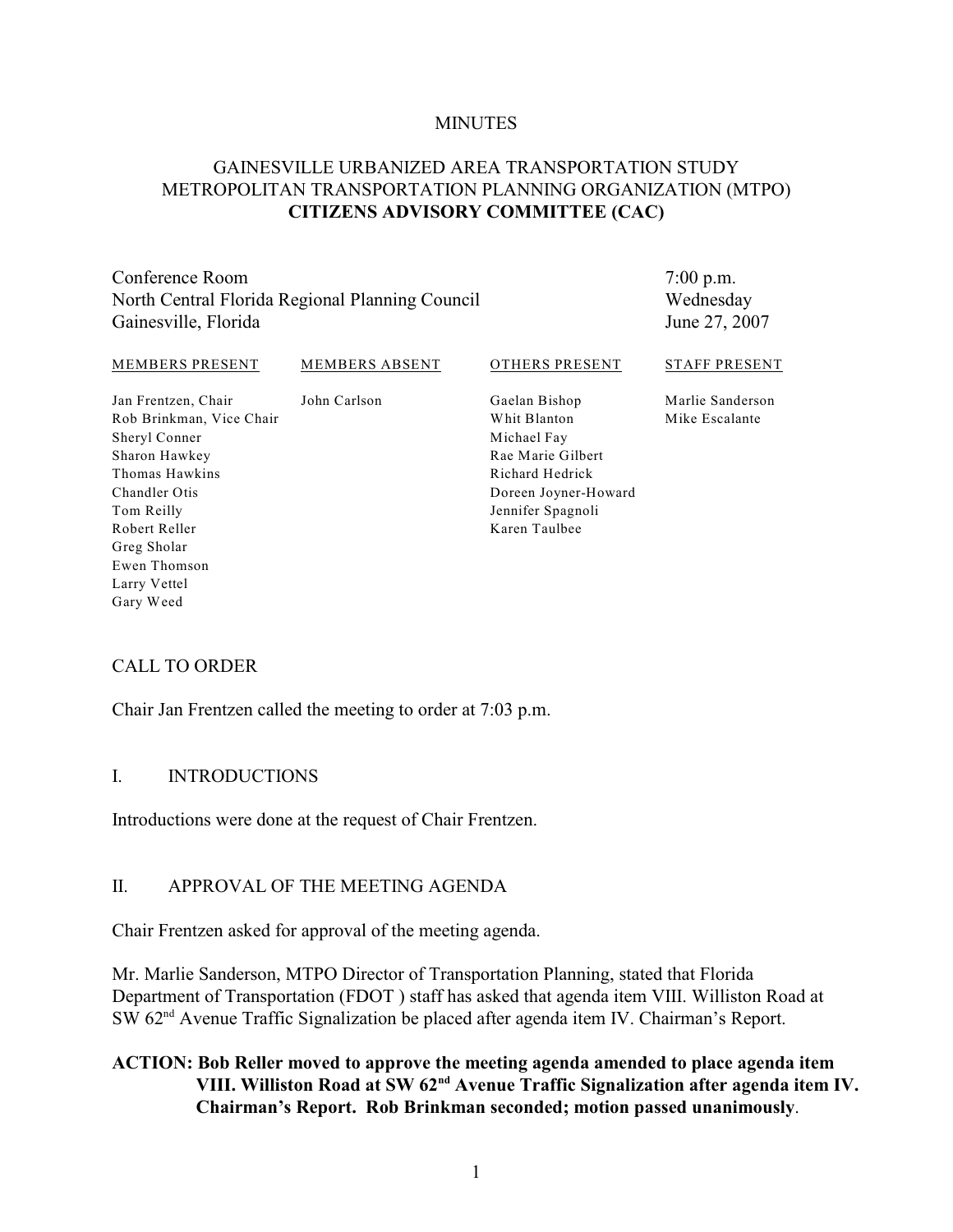#### III. APPROVAL OF COMMITTEE MINUTES

#### **ACTION: Sharon Hawkey moved to approve the May 16, 2007 minutes. Larry Vettel seconded; motion passed unanimously.**

### IV. CHAIRMAN'S REPORT

Mr. Sanderson announced that the next MTPO meeting is scheduled for August  $9<sup>th</sup>$  at 3:00 p.m. in the Jack Durrance Auditorium. He said that the CAC's next meeting is tentatively scheduled for July  $25<sup>th</sup>$ . He added that he would inform CAC members if the meeting would be cancelled.

# VIII. WILLISTON ROAD AT SW  $62^{ND}$  AVENUE TRAFFIC SIGNALIZATION

Mr. Sanderson stated that, last fall, FDOT requested a waiver to the mast arm requirement for a new signal at the intersection of SW 62<sup>nd</sup> Avenue and Williston Road (State Road 121). He said the MTPO, at its December 14<sup>th</sup> meeting, referred the issue to its Advisory Committees. He added that the MTPO, at its May 31<sup>st</sup> meeting revised Policy 7.2.1 of the *MTPO Urban Design Manual* to state:

*"All new signals within Alachua County shall be mast arms with horizontal signal heads. Exceptions to this policy may be granted if all three of the following conditions are met:*

- *• the intersection is located in unincorporated Alachua County and outside the Gainesville Urbanized Area;*
- *• one of the intersecting roads has not been built to an urban, four-lane crosssection; and*
- *• the intersection must satisfy the Manual Uniform Traffic Control Devices (MUTCD) warrant number seven crash experience.*

*Exceptions for installing post-mounted signals or vertical heads on mast arms may be granted on a case-by-case basis."*

Mr. Sanderson noted that the Design Team recommended that the MTPO grant the exception to allow strain-poled traffic signals at the Williston Road (State Road 121) and SW  $62<sup>nd</sup>$  Avenue intersection contingent upon a TAC finding that the documentation of the crash cause is addressed by the traffic signal and that the safety project cost benefit analysis demonstrates the advantage of the strain pole. He and Ms. Karen Taulbee, FDOT Transportation Specialist discussed traffic signal options for the Williston Road (State Road 121) and SW  $62<sup>nd</sup>$  Avenue intersection and answered questions.

### **ACTION: Sharon Hawkey moved to recommend that the MTPO grant the exception to allow strain-poled traffic signals at the Williston Road (State Road 121) and SW 62nd Avenue intersection and request that FDOT conduct a speed study after the signal is installed. Bob Reller seconded; motion passed unanimously.**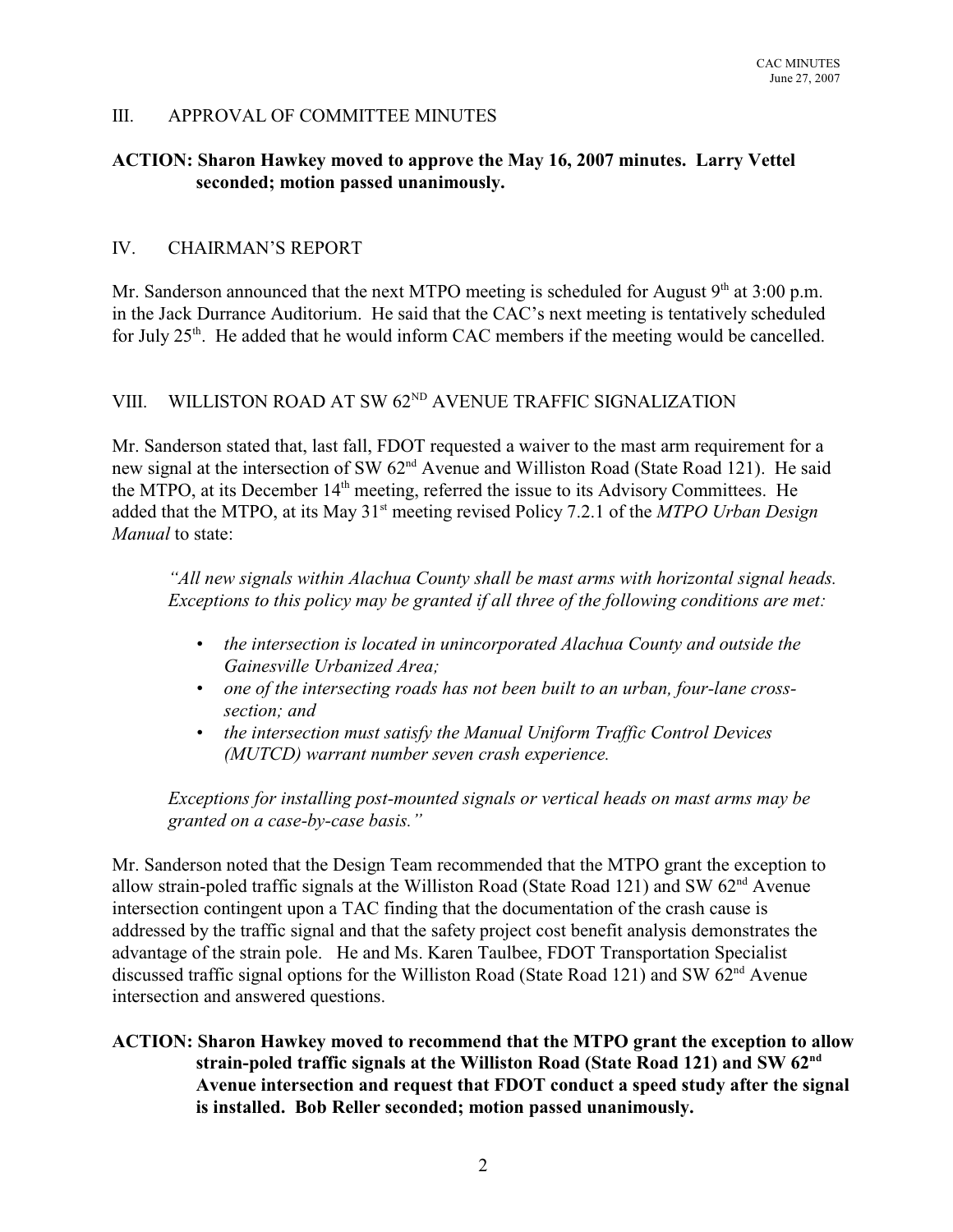### **It was a consensus of the CAC to receive a presentation from FDOT on speed limits, traffic signal warrants and roundabout operations.**

Ms. Taulbee noted that the Interstate 75 Master Plan Study workshop will be July  $17<sup>th</sup>$  at 4:30 p.m.

### V. REGIONAL TRANSIT SYSTEM (RTS)- PROJECT PRIORITIES

Mr. Sanderson stated that the CAC, at its last meeting requested that RTS staff be invited to discuss the proposed regional transfer station.

Mr. Jesus Gomez, RTS Director, discussed the proposed regional transfer station and answered questions.

### VI. REGIONAL TRANSIT SYSTEM- TRANSIT DEVELOPMENT PLAN

Mr. Sanderson stated that the CAC, at its last meeting requested that RTS staff be invited to discuss its Transit Development Plan.

Mr. Doug Robinson, RTS Chief Transit Planner, discussed the RTS Transit Development Plan and answered questions.

Mr. Richard Hedrick, Alachua County Public Works Director, suggested that the CAC receive a presentation on transportation funding.

Ms. Rae Marie Gilbert asked that RTS presentations address transportation efficiencies and air quality.

Mr. Sanderson noted that the MTPO requested information on the Alachua and Archer shuttle transit services.

## VII. MAIN STREET 30 PERCENT DESIGN PLAN- N  $8^{TH}$  AVENUE TO N  $23^{RD}$  AVENUE

Mr. Sanderson stated that Alachua County Public Works Department requested that the MTPO Advisory Committees review and comment on the Main Street 30 Percent Design Plans.

Ms. Jennifer Spagnoli, Alachua County Traffic Engineer, discussed the Main Street 30 Percent Design Plans and answered questions. She noted that the County would try to get easements to complete the gaps in the sidewalks. She added that the County would be installing a midblock crosswalk and realigning the Post Office entrance opposite a Gainesville Main Street Shopping Center driveway.

Mr. Gaelan Bishop, Volkert & Associates Project Engineer, discussed pedestrian access along the corridor and answered questions.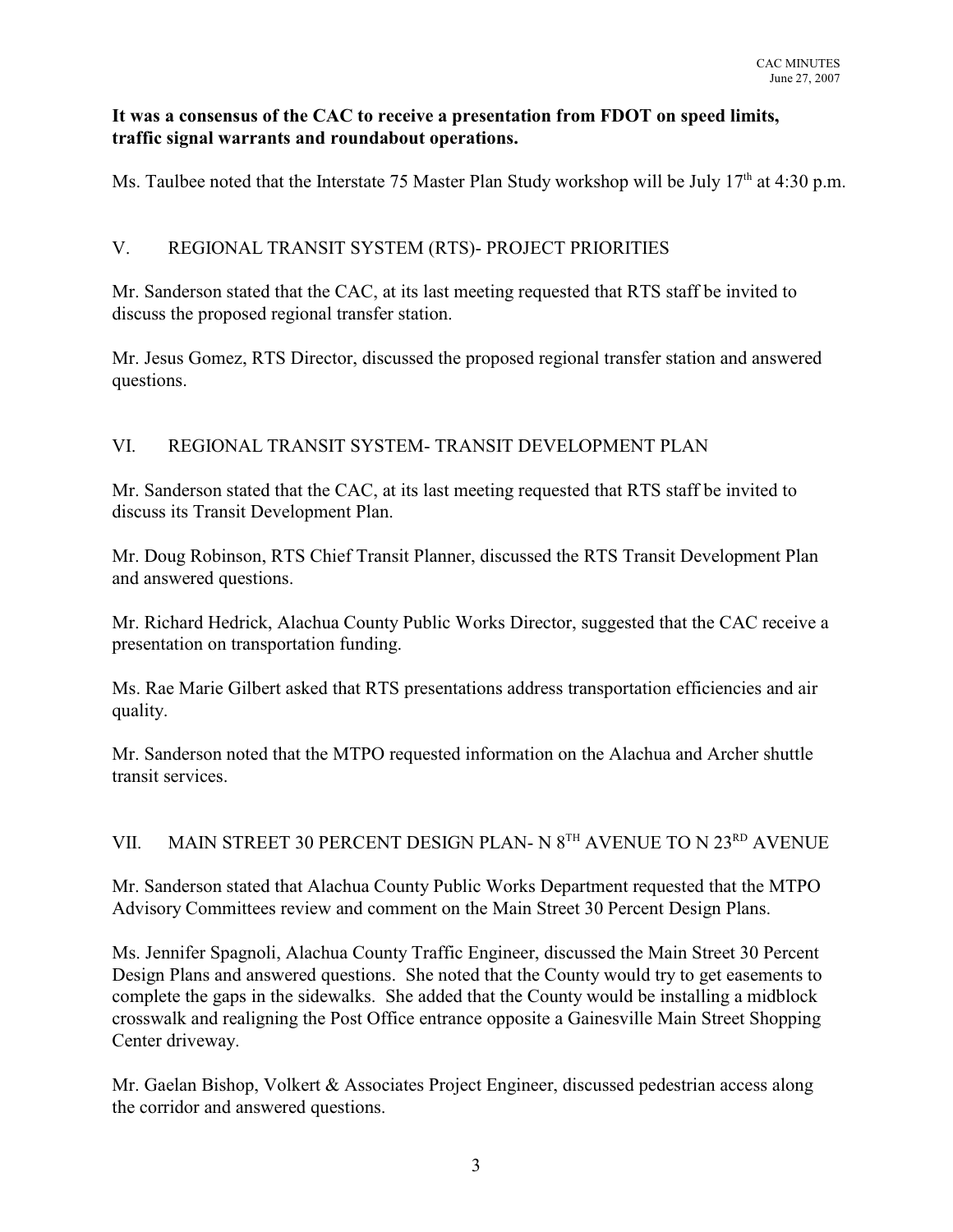Mr. Hedrick stated that the County would looking into adding additional medians in the corridor between N  $8<sup>th</sup>$  Avenue and N  $16<sup>th</sup>$  Avenue.

### **ACTION: Larry Vettel moved to recommend that the Alachua County Commission approve the Main Street 30 Percent Design Plans, subject to:**

- **1. consideration by Alachua County staff to add pedestrian safety** enhancements at N 16<sup>th</sup> Avenue and Main Street:
- **2. having Alachua County staff work with Regional Transit System staff to add transit and pedestrian modifications along the corridor; and**
- **3. providing additional medians except where access is necessary to adjacent properties.**

### **Sharon Hawkey seconded; motion passed 9 to 3.**

### IX. ALACHUA COUNTY- THE NEXT FIFTY YEARS

Mr. Sanderson suggested deferring this agenda item to the next CAC meeting.

### **It was a consensus of the CAC to defer this agenda item IX. Alachua County- The Next Fifty Years to the next CAC meeting.**

## X. ALACHUA COUNTY PROPOSED FUTURE TRANSPORTATION CONNECTIONS

Mr. Michael Fay, Alachua County Assistant Public Works Director, stated that the Alachua County Commission requested review and comment from the MTPO Advisory Committees of the Alachua County Proposed Future Transportation Connections project. He said that the Commission authorized investigation of a transportation to support the land uses in the County's Comprehensive Plan. He said that these connections would be constructed with developer contributions.

Mr. Whit Blanton, Renaissance Planning Group Vice President, discussed the Alachua County Proposed Future Transportation Connections Map Project and answered questions.

## **ACTION: Thomas Hawkins moved to inform the Alachua County Commission that Citizens Advisory Committee supports the Alachua County Proposed Future Transportation Connections Map Project. Sheryl Conner seconded; motion passed unanimously.**

## XI. DESIGN TEAM- CAC MEMBER

Mr. Sanderson stated that the CAC's Design Team representative position was vacant. He asked that CAC to appoint a replacement.